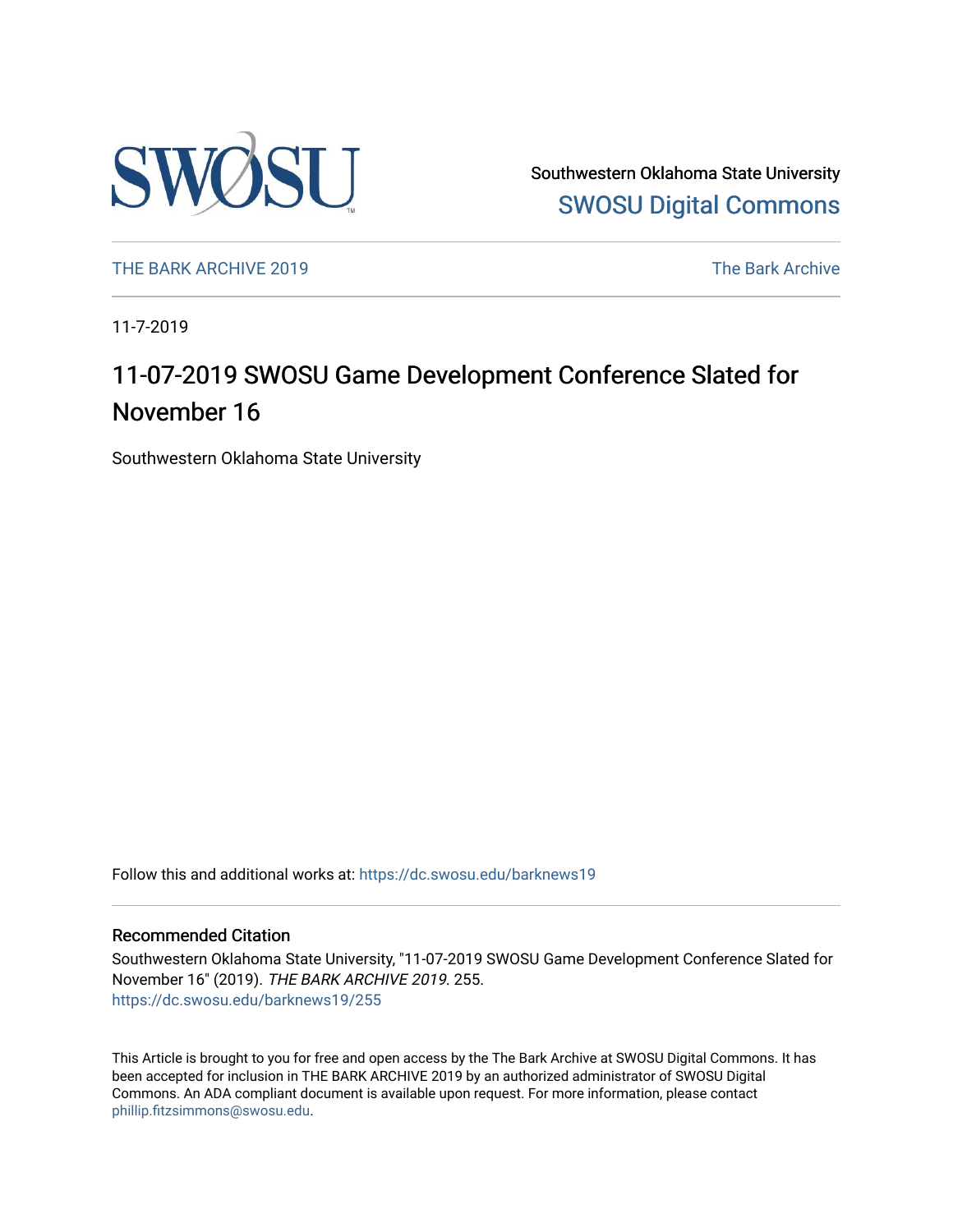

7 November, 2019

# **SWOSU Game Development Conference Slated for November 16**

Uniting students and professionals in the game design industry is the focus of a one-day SWOSU Game Development Conference (GDC) set for Saturday, November 16, on the Weatherford campus.

The event is designed to showcase students that are working on developing their own games and game/concept art. With four competitions and multiple industry professionals speaking at the conference, the SWOSU GDC is a fantastic way to network with others in the industry, according to coorganizer Kamuela Ahuna, a SWOSU student from Bray-Doyle and member of the sponsoring SWOSU Computer Club.

The conference will begin at 9 a.m. in the Pioneer Cellular Event Center.

Guest speakers will be Ellie Kirkner and Skyler Thomas, both of Oklahoma Christian University; Elizabeth Stringer, Southern Methodist University; and Akram Taghavi-Burris, University of Tulsa. All of the speakers have years of experience in the games industry.

Competitions are open to all who register. They are Game Development Showcase, Game Jam, Game Art Showcase and Concept Art Jam. The awards ceremony will take place at 5 p.m.

Additional information is available at the website swosu-gdc.com or emailing Ahuna at ahunak@student.swosu.edu.

| Academics                | D                |
|--------------------------|------------------|
| Administration           | $\triangleright$ |
| Alumni and Foundation    | $\triangleright$ |
| Community                | D                |
| Events                   | D                |
| <b>Faculty and Staff</b> | D                |
| Miscellaneous            | D                |
| Sayre                    | D                |
| <b>Students</b>          | D                |
|                          |                  |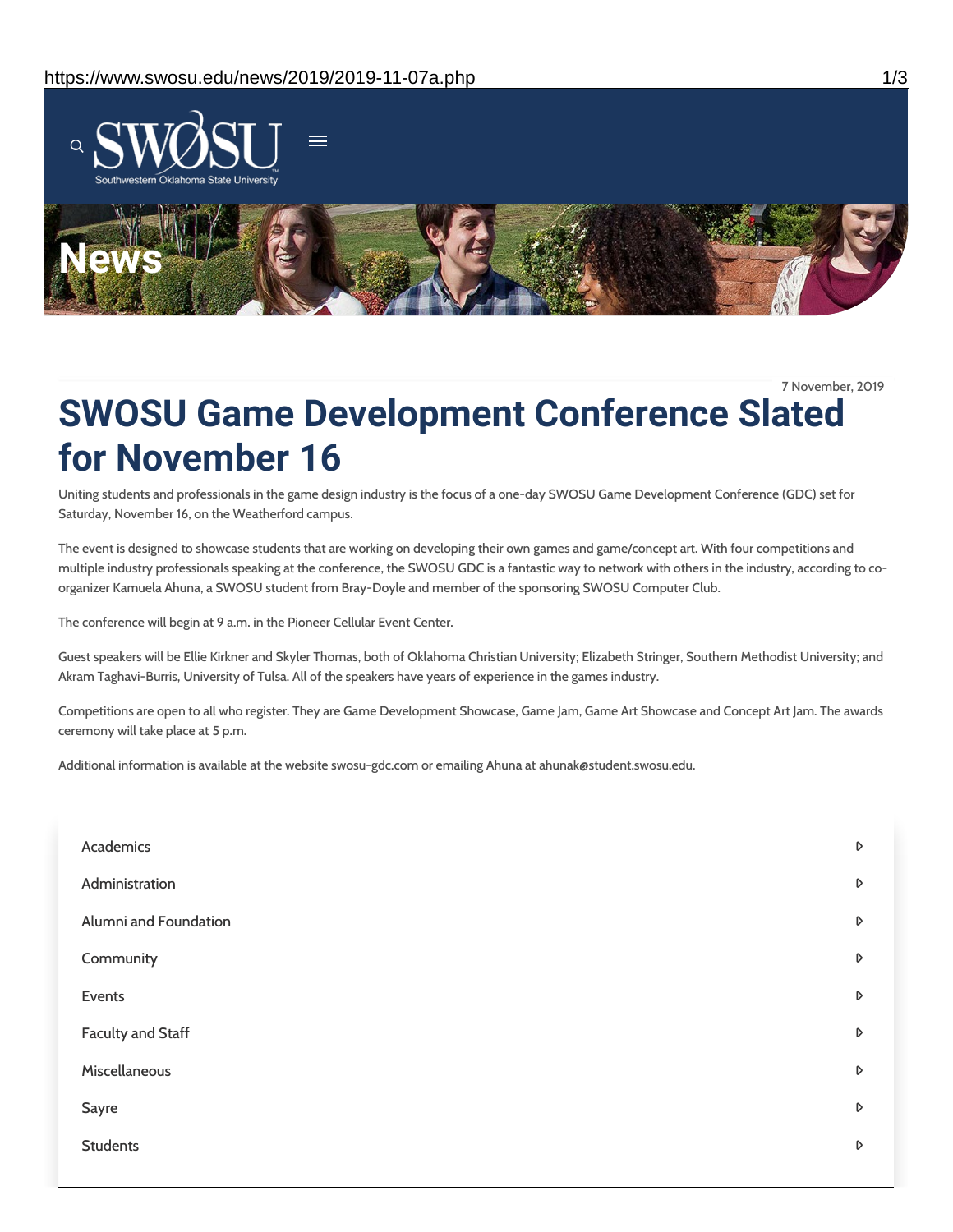| <b>Archive Links</b> |   |
|----------------------|---|
| 2018                 | D |
| 2019                 | D |
| 2020                 | D |
| Archive              | D |
|                      |   |



### Weatherford Campus

100 Campus Drive Weatherford, OK 73096

### Sayre Campus

409 E Mississippi Ave Sayre, OK 73662

#### Connect to Us

fyothe

#### Contact [Information](https://www.swosu.edu/about/contact.php)

[University/Facility](https://www.swosu.edu/about/operating-hours.php) Hours

[Campus](https://map.concept3d.com/?id=768#!ct/10964,10214,10213,10212,10205,10204,10203,10202,10136,10129,10128,0,31226,10130,10201,10641,0) Map

Give to [SWOSU](https://standingfirmly.com/donate)

Shop [SWOSU](https://shopswosu.merchorders.com/)